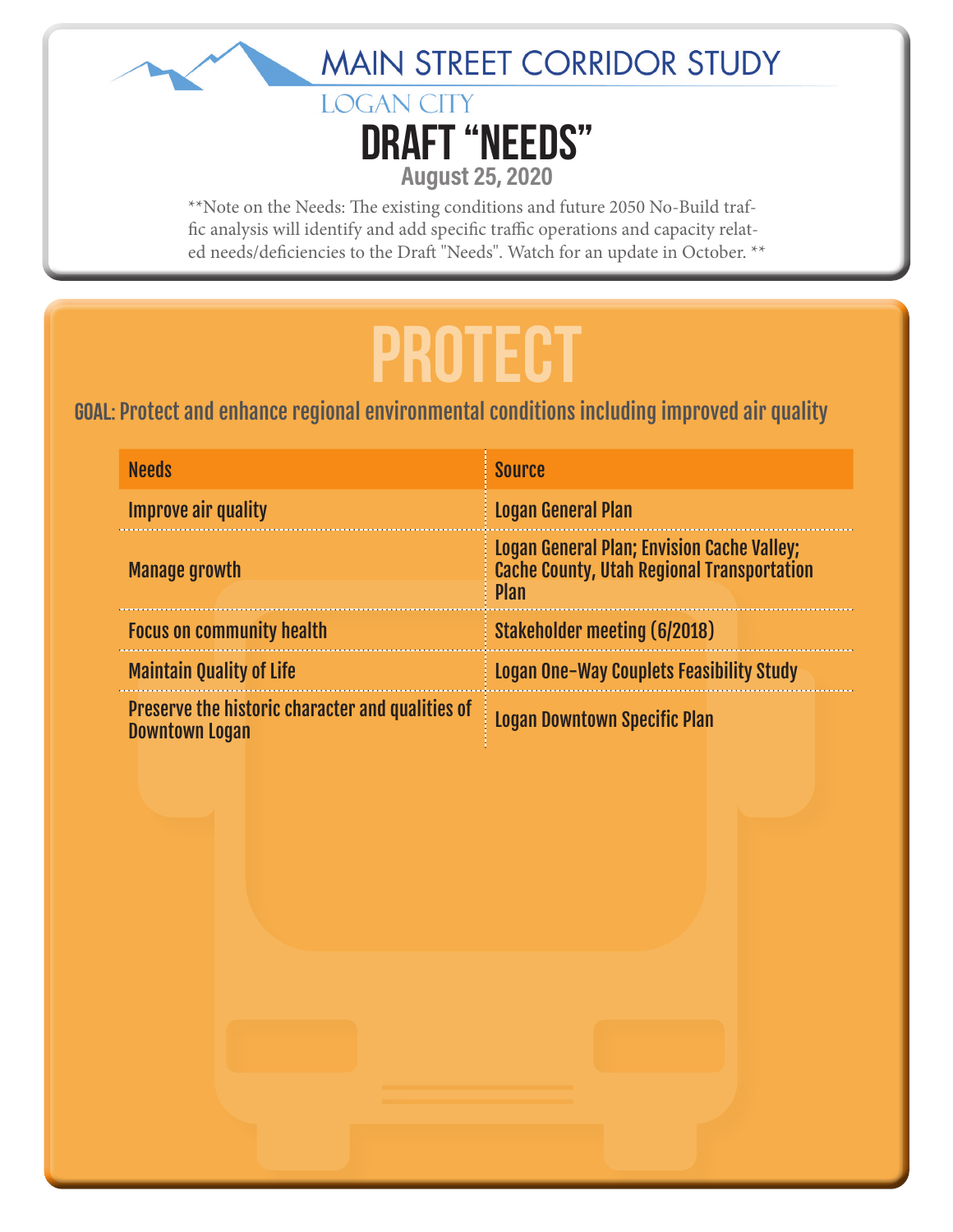# **CREATE**

### Goal: Create regional connectivity for all modes

| <b>Needs</b>                                                                                                                                                                                                                                                        | <b>Source</b>                                                                                                                                                                                                         |
|---------------------------------------------------------------------------------------------------------------------------------------------------------------------------------------------------------------------------------------------------------------------|-----------------------------------------------------------------------------------------------------------------------------------------------------------------------------------------------------------------------|
| Address future capacity and operational defi-<br>ciencies                                                                                                                                                                                                           | <b>City of Logan Surface Transportation Mas-</b><br>ter Plan (2011); Cache County, Utah Regional<br><b>Transportation Plan; CMPO 2050, Highway &amp;</b><br><b>Active Transportation Projects (DRAFT)</b>             |
| East-West capacity improvements for SR-30                                                                                                                                                                                                                           | SR-30 Study                                                                                                                                                                                                           |
| Eliminate SR-30 traffic from Main Street (200<br>North to 400 North)                                                                                                                                                                                                | SR-30 Study                                                                                                                                                                                                           |
| <b>Preserve ROW for future capacity needs</b>                                                                                                                                                                                                                       | <b>City of Logan Surface Transportation Master</b><br><b>Plan (2011)</b>                                                                                                                                              |
| <b>Access management</b>                                                                                                                                                                                                                                            | <b>City of Logan Surface Transportation Master</b><br><b>Plan (2011)</b>                                                                                                                                              |
| Limit accesses                                                                                                                                                                                                                                                      | Logan General Plan;<br><b>Cache Valley South Corridor Development Plan</b>                                                                                                                                            |
| Lack of capacity and peak hour congestion on<br><b>Main Street</b>                                                                                                                                                                                                  | Logan General Plan;<br>Logan One-Way Couplets Feasibility Study;<br><b>Cache County, Utah Regional Transportation</b><br><b>Plan</b>                                                                                  |
| Lack of primary north-south roads, north-<br>south flow issues                                                                                                                                                                                                      | Logan General Plan; Public comments (9/2018);<br>Logan One-Way Couplets Feasibility Study                                                                                                                             |
| Increase efficiency on parallel routes/need<br>bypass routes                                                                                                                                                                                                        | <b>Public comments (9/2018)</b>                                                                                                                                                                                       |
| Improve efficiency of north-south travel                                                                                                                                                                                                                            | Stakeholder meeting (6/2018); City of Logan<br><b>Surface Transportation Master Plan (2011)</b>                                                                                                                       |
| Larger pedestrian space with interconnectivity<br>between roads                                                                                                                                                                                                     | <b>Logan Downtown Specific Plan</b>                                                                                                                                                                                   |
| Improve vehicle safety at intersections with<br>high accident rate and traffic delays - Crashes<br>tend to cluster in the Logan area with some<br>extending north along US-91 towards Smith-<br>field. High crash density concentrated along<br><b>Main Street.</b> | <b>Cache County, Utah Regional Transportation</b><br><b>Plan; City of Logan Surface Transportation</b><br>Master Plan (2011); Logan General Plan; Logan<br><b>Downtown Specific Plan; Public comments</b><br>(9/2018) |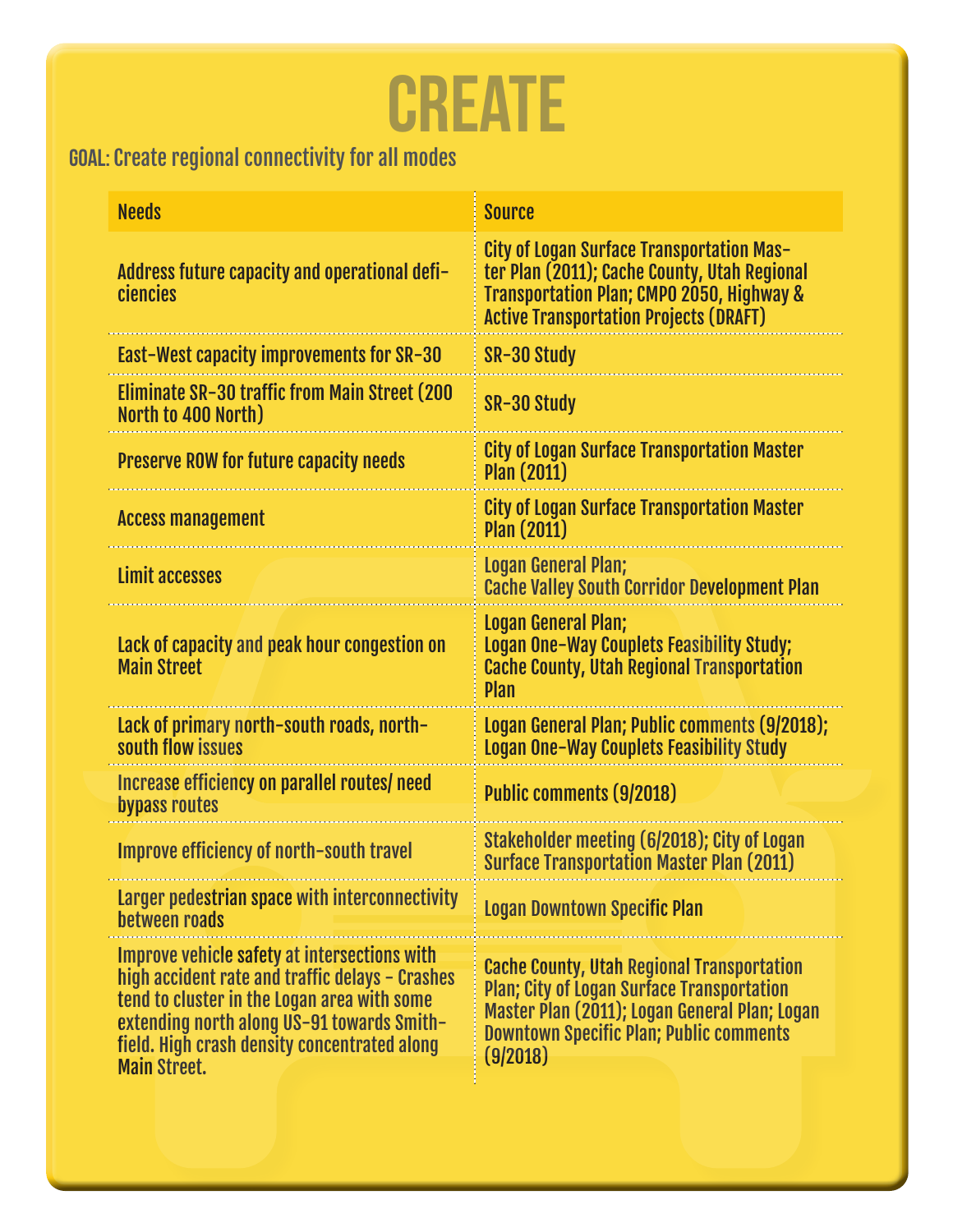# **ENHANCE**

### Goal: Enhance transportation choices - intermodal / multimodal operations

| <b>Needs</b>                                                                                                                                                                                                                                                                                    | <b>Source</b>                                                                                                                                                                        |
|-------------------------------------------------------------------------------------------------------------------------------------------------------------------------------------------------------------------------------------------------------------------------------------------------|--------------------------------------------------------------------------------------------------------------------------------------------------------------------------------------|
| Improve pedestrian and bicycle safety at<br>signalized and non-signalized intersections $-$<br>Main Street acts as a physical barrier for east/<br>west pedestrian movements. ADA improve-<br>ments; reduce auto/pedestrian conflicts; trail<br>connectivity at 100 South crossing Main Street. | <b>Logan City Bicycle and Pedestrian Master Plan;</b><br>Public comments (9/2018);<br>Logan Downtown Specific Plan; Cache County,<br><b>Utah Regional Transportation Plan</b>        |
| Maintain transit along Main Street and adjacent<br>parallel streets                                                                                                                                                                                                                             | <b>CVTD Short Range Transit Plan</b>                                                                                                                                                 |
| <b>Provide bike/ped connectivity to transit</b>                                                                                                                                                                                                                                                 | Logan City Bicycle and Pedestrian Master Plan                                                                                                                                        |
| Enhance transit choices for future needs - In-<br>creased bus service and fixed routes, including<br><b>improved transit to Downtown and intermodal</b><br>transfers                                                                                                                            | <b>Cache Valley South Corridor Development Plan;</b><br>Logan Downtown Specific Plan; City of Logan<br>Surface Transportation Master Plan (2011);<br><b>Public comments (9/2018)</b> |
| Safety for all populations and EMS                                                                                                                                                                                                                                                              | Public comments (9/2018); Cache County, Utah<br><b>Regional Transportation Plan</b>                                                                                                  |
| <b>Improve function of Main Street</b>                                                                                                                                                                                                                                                          | <b>City of Logan Surface Transportation Master</b><br><b>Plan (2011)</b>                                                                                                             |
| Improve safety and convenience of cyclist and<br>pedestrian connections between residences<br>and destinations such as school, employment,<br>entertainment or shopping destinations                                                                                                            | <b>Cache County, Utah Regional Transportation</b><br><b>Plan; City of Logan Surface Transportation</b><br>Master Plan (2011)                                                         |